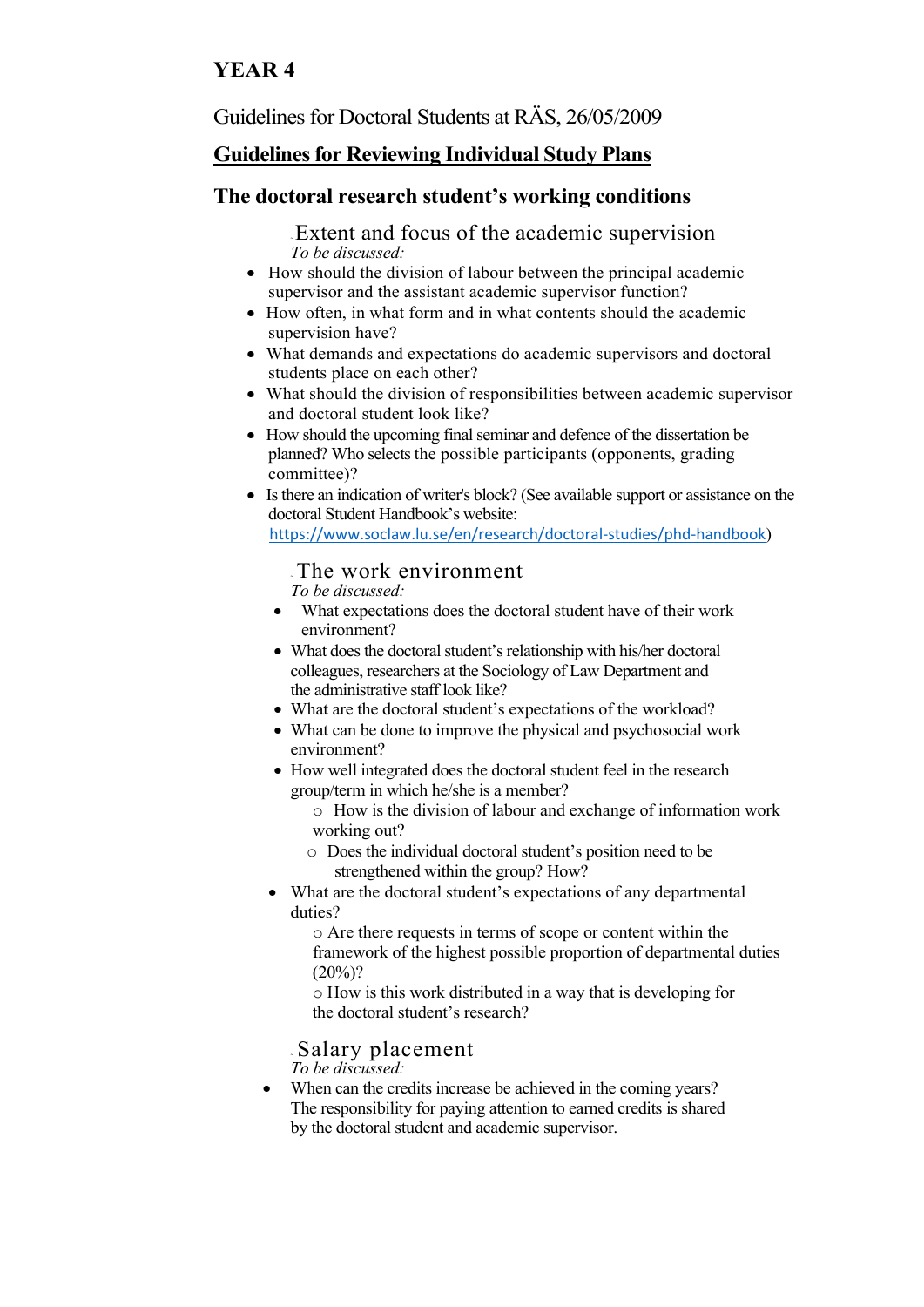### **The research student's "competence portfolio"**

*Work responsibility for doctoral students and academic supervisors/assistant academic supervisors to improve the research student's competence portfolio.*

<sup>~</sup>Participation in national and international conferences and workshops (and presentation of one's own articles in such contexts)

- *Which conferences and workshops are relevant and suitable for the coming year?*
- • *What type of support does the doctoral student feel is needed in preparation before attending a conference or participating in a workshop?*
- • *What is expected of the doctoral student with their participation?*

# Submission of articles to journals (and

conferences)

- •*When might it be relevant to write during the year?*
- • *Should articles be written individually by the doctoral student or in collaboration with the academic supervisor/assistant academic supervisor?*
- • *Which journals are relevant and should possibly be considered to submit to for publication?*

# <sup>~</sup>Establishment of networks and collaboration with other researchers in the field/discipline

- •*Which contacts are important for the doctoral student?*
- *Can academic supervisors/assistant academic supervisors contribute with contacts or networking?*
- *What steps could be taken in terms of career opportunities? Post-doc? When should money be applied for and by/with whom? Does anyone have any ideas about post-doc projects?*

### <sup>~</sup>Participation in seminars and courses at other universities (in Sweden or abroad)

- •*What opportunities are there during the upcoming year?*
- •*Is there any interest?*

# <sup>~</sup> Stays abroad at scientific/research institutions

- •*What opportunities are there during the upcoming year?*
- •*Is there any interest?*

# <sup>~</sup>Professionally relevant courses of other than those especially related to the subject

#### (communication/presentation, pedagogy, etc.)

- •*Is there a shortage of course credits?*
- • *What measures should be taken for obtain the necessary credits? Note:*

*For permanent employment as a lecturer/assistant professor after a dissertation, at least five weeks of higher education pedagogical training is required, and thereafter within two years an additional five weeks.*